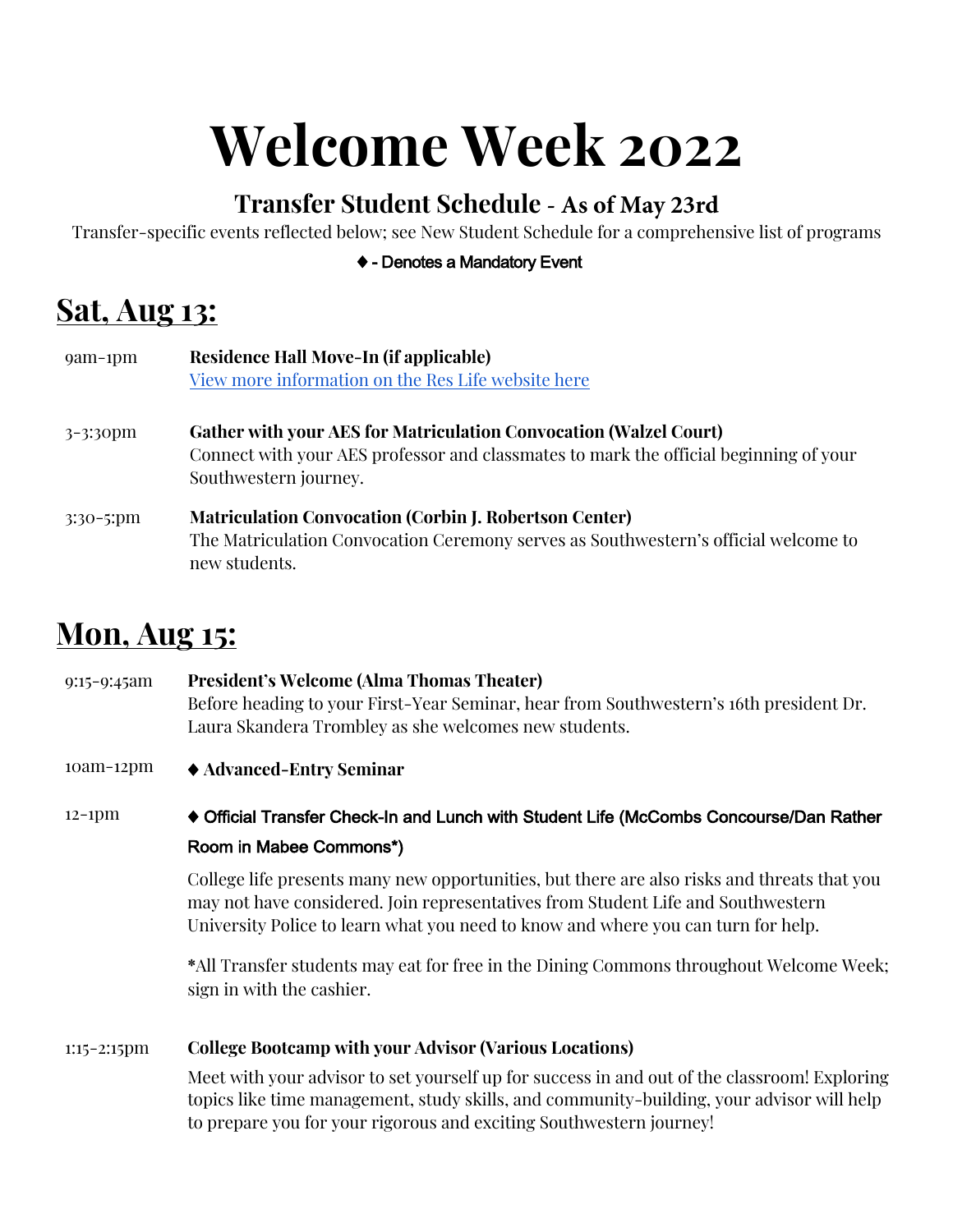#### 2:30-3:15pm ! **Mosaic, Integrative Learning & Paideia Meet & Greet (Prothro Atrium)**

Paideia, The Center for Integrative Learning, and Mosaic encourage students to make connections between their academic coursework and experiences outside of the classroom, as well as beyond the SU campus. Stop by the Prothro Atrium to learn how you can engage with these offices to make the most of your time at Southwestern. Tiff's Treats Cookies will be provided to attendees!

### **Tues, Aug 16:**

| $9am-12pm$     | ◆ Advanced-Entry Seminar                                                                                                                                                                                                                                                                                                                                                                                                                                                                                                                                                                                                                        |
|----------------|-------------------------------------------------------------------------------------------------------------------------------------------------------------------------------------------------------------------------------------------------------------------------------------------------------------------------------------------------------------------------------------------------------------------------------------------------------------------------------------------------------------------------------------------------------------------------------------------------------------------------------------------------|
| $12-1$ pm      | • Lunch with the Center for Academic Success (Dan Rather Room)                                                                                                                                                                                                                                                                                                                                                                                                                                                                                                                                                                                  |
|                | Join the Center for Academic Success to learn about the academic resources available to<br>you, hear from fellow students, and get your miscellaneous questions answered.                                                                                                                                                                                                                                                                                                                                                                                                                                                                       |
| 1:30-3pm       | ♦ Meetings with your Faculty Advisor (Various Locations)                                                                                                                                                                                                                                                                                                                                                                                                                                                                                                                                                                                        |
|                | Make an appointment to meet with your faculty advisor.                                                                                                                                                                                                                                                                                                                                                                                                                                                                                                                                                                                          |
| $1:15-2:15$ pm | <b>College Bootcamp with your Advisor (Various Locations)</b>                                                                                                                                                                                                                                                                                                                                                                                                                                                                                                                                                                                   |
|                | Meet with your advisor to set yourself up for success in and out of the classroom! Exploring<br>topics like time management, study skills, and community-building, your advisor will help<br>to prepare you for your rigorous and exciting Southwestern journey!                                                                                                                                                                                                                                                                                                                                                                                |
| $3-5$ pm       | ♦ Sexual Health and Healthy Relationships Session (Olin Building)                                                                                                                                                                                                                                                                                                                                                                                                                                                                                                                                                                               |
|                | During the Sexual Health Session, peer educators, along with the support of the Counseling<br>and Health Center, will be helping students understand what it means to be a sexually<br>healthy adult through being both physically and emotionally safe and self-aware. The goal<br>of the Counseling and Health Center is to educate students on how clear communication,<br>gender identity and sexual orientation understanding and safer sex practices can one, act<br>as a preventative measure to different negative sexual outcomes and scenarios, and two,<br>prepare students for what it means to be a mature, sexually healthy adult |

# **Wed, Aug 17:**

#### 9am-12pm  $\blacklozenge$  Advanced-Entry Seminar: Required Module on Mental Health and Wellbeing (TBD)

This session will give you a crash course about your own mental health, how to identify certain behaviors or trends, and how/when to ask for help. You'll walk away from this session feeling empowered to access the mental health resources offered at SU.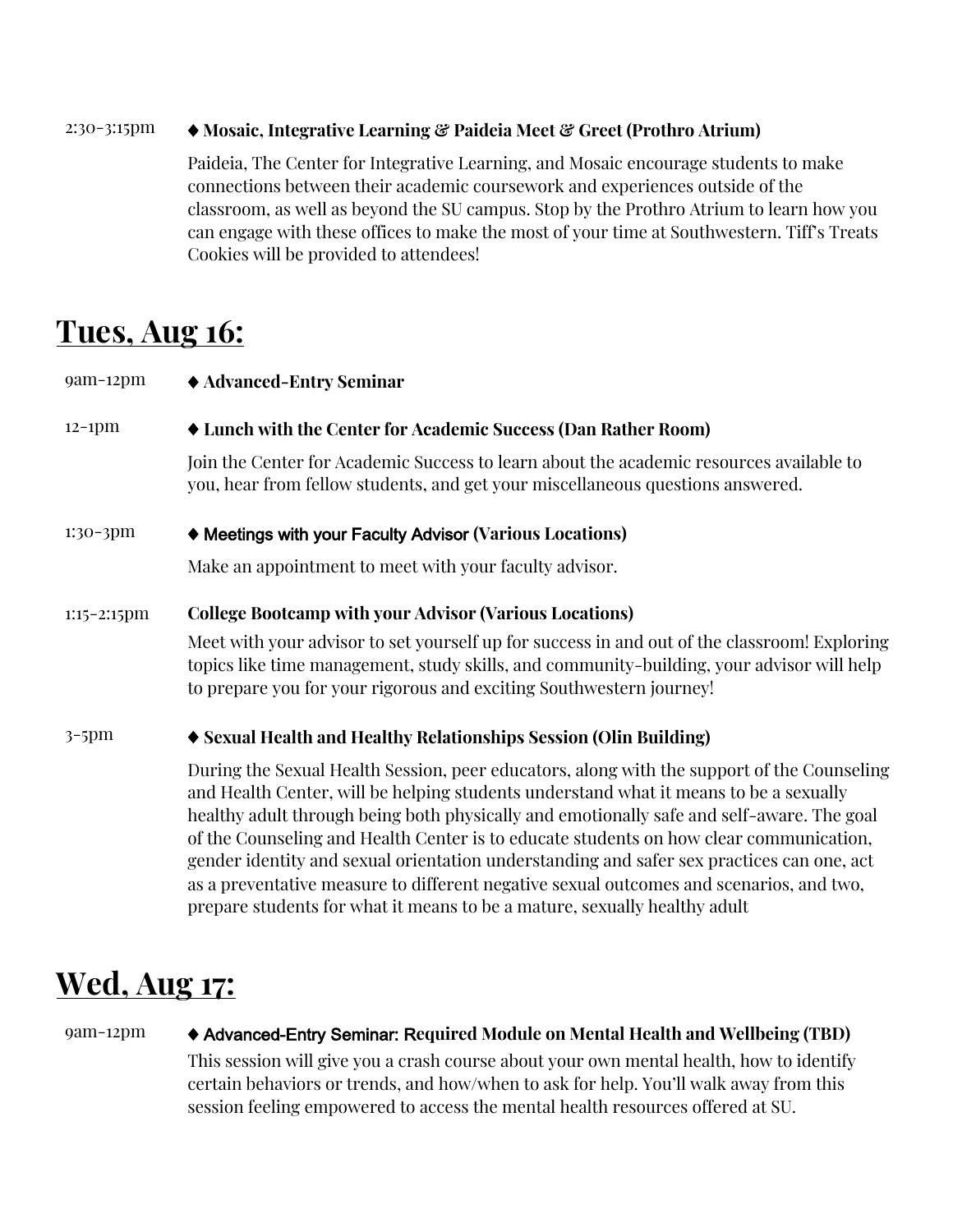#### 12-1pm  $\bullet$  Lunch with the Center for Career and Professional Development (Dan Rather Room)

Learn how you can get support for your career development! As transfers, your time horizon to next steps after SU is probably shorter than for new first-years, so starting early to explore options, build marketable skills, and develop strategies for moving from "Pirate2Pro"(fessional) is critical to your future success. We look forward to meeting you!

#### 1:15-2:15pm **College Bootcamp with your Advisor (Various Locations)**

Meet with your advisor to set yourself up for success in and out of the classroom! Exploring topics like time management, study skills, and community-building, your advisor will help to prepare you for your rigorous and exciting Southwestern journey!

#### 3:30-5pm  $\rightarrow$  The Return of the JEDI (TBD)

Southwestern is home to people of countless cultures and identities. Join the Justice, Equity, Diversity, and Inclusion (JEDI) Center for fun games and critical conversations about building a safe and welcoming campus.

### **Thurs, Aug 18:**

9am-12pm !"**Advanced-Entry Seminar** 

#### 12-1pm **Tales and Traditions (Dan Rather Room)**

Join Student Philanthropy Council and Student Foundation as they take you on a journey through Southwestern's history. Join us to learn about some of our time-honored traditions and things that are unique to Southwestern. There will be free food and chances to win some great door prizes.

#### 1:15-2:15pm !"**College Bootcamp with your Advisor (Various Locations)**

Meet with your advisor to set yourself up for success in and out of the classroom! Exploring topics like time management, study skills, and community-building, your advisor will help to prepare you for your rigorous and exciting Southwestern journey!

### **Fri, Aug 19:**

- 10am-12pm !"**Advanced-Entry Seminar**
- 12-1pm **Lunch with VA Education Benefits Session (Dan Rather Room in Mabee Commons)** Student veterans and military dependents using VA Education Benefits should attend this session for additional information regarding VA requirements.